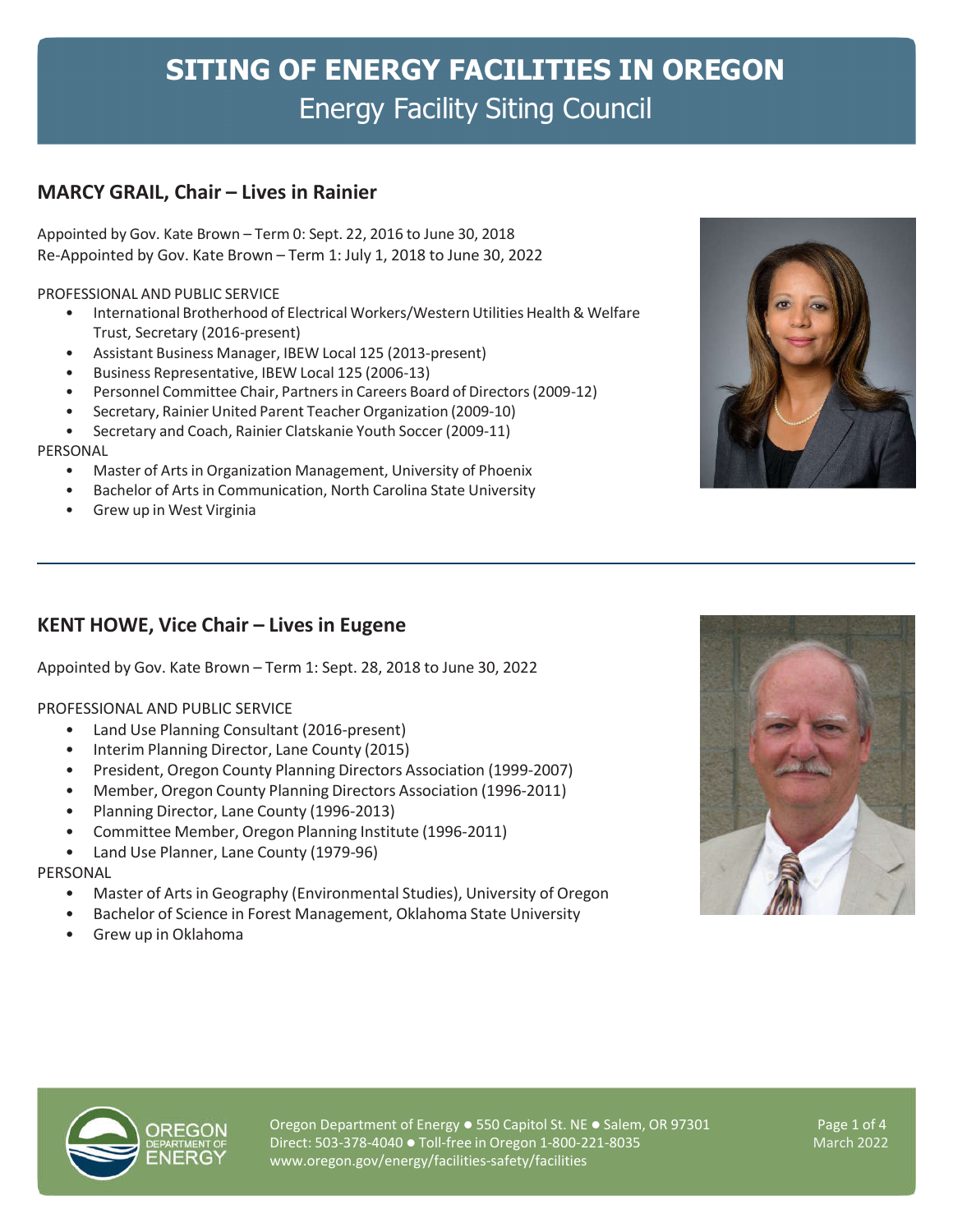# **HANLEY JENKINS II – Lives in Cove**

Appointed by Gov. John Kitzhaber – Term 1: Dec. 13, 2012 to Dec. 12, 2016 Re-Appointed by Gov. Kate Brown – Term 2: Dec. 13, 2016 to Dec. 12, 2020

PROFESSIONAL AND PUBLIC SERVICE

- Union County Planning Director, Retired, 1979-2015. Experience in siting a local wind farm through the county land use process as well as working on wind and transmission projects under the jurisdiction of the Energy Facility Siting Council as acounty representative
- Oregon County Planning Directors Association
- President, Oregon County Planning Directors Association (1995)
- Oregon Land Conservation and Development Commission (2005-12)
- Chair, Land Conservation and Development Commission's advisory committees on wind and solar administrative rules

## PERSONAL

- Grew up in Iowa
- Master's, Iowa State University



# **PERRY CHOCKTOOT – Lives in Klamath Falls**

Appointed by Gov. Kate Brown – Term 1: March 15, 2021 to March 14, 2025

PROFESSIONAL AND PUBLIC SERVICE

- Culture and Heritage Department Director, Klamath Tribes (2007-present)
- Culture and Heritage Department Culture Resource Specialist, Klamath Tribes (2004-2007)
- Klamath Tribes Tribal Council (2007 -2010 & 2016 2019)
- Klamath Tribes Two Week Summer Culture Camp (2007 Present)
- Governor's Task Force on Cultural Resource Identification

PERSONAL

- Traditional Arts and Crafts Practitioner
- Lifelong Fisherman and Hunter





Oregon Department of Energy  $\bullet$  550 Capitol St. NE  $\bullet$  Salem, OR 97301 Direct: 503-378-4040 Toll-free in Oregon 1-800-221-8035 www.oregon.gov/energy/facilities-safety/facilities

Page 2 of 4 March 2022